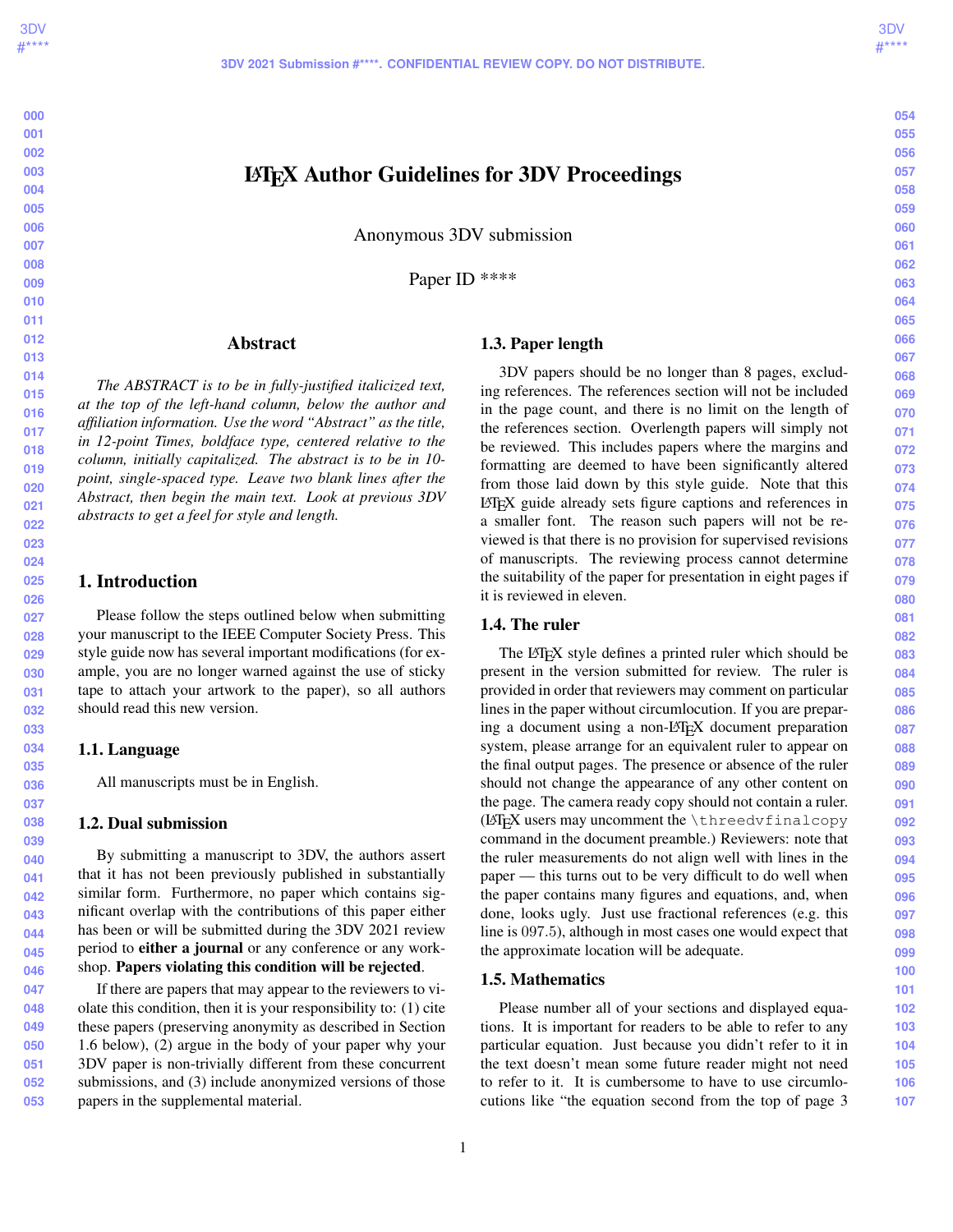**214 215**

<span id="page-1-0"></span>**108** column 1". (Note that the ruler will not be present in the final copy, so is not an alternative to equation numbers). All authors will benefit from reading Mermin's description of how to write mathematics: [http://www.pamitc.](http://www.pamitc.org/documents/mermin.pdf) [org/documents/mermin.pdf](http://www.pamitc.org/documents/mermin.pdf).

### 1.6. Blind review

Many authors misunderstand the concept of anonymizing for blind review. Blind review does not mean that one must remove citations to one's own work—in fact it is often impossible to review a paper unless the previous citations are known and available.

Blind review means that you do not use the words "my" or "our" when citing previous work. That is all. (But see below for techreports)

Saying "this builds on the work of Lucy Smith [1]" does not say that you are Lucy Smith, it says that you are building on her work. If you are Smith and Jones, do not say "as we show in [7]", say "as Smith and Jones show in [7]" and at the end of the paper, include reference 7 as you would any other cited work.

An example of a bad paper just asking to be rejected:

#### An analysis of the frobnicatable foo filter.

In this paper we present a performance analysis of our previous paper [1], and show it to be inferior to all previously known methods. Why the previous paper was accepted without this analysis is beyond me.

[1] Removed for blind review

An example of an acceptable paper:

An analysis of the frobnicatable foo filter.

In this paper we present a performance analysis of the paper of Smith *et al*. [1], and show it to be inferior to all previously known methods. Why the previous paper was accepted without this analysis is beyond me.

[1] Smith, L and Jones, C. "The frobnicatable foo filter, a fundamental contribution to human knowledge". Nature 381(12), 1-213.

If you are making a submission to another conference at the same time, which covers similar or overlapping material, you may need to refer to that submission in order to explain the differences, just as you would if you had previously published related work. In such cases, include the anonymized parallel submission [\[4\]](#page-3-0) as additional material and cite it as

[1] Authors. "The frobnicatable foo filter", F&G 2021 Submission ID 324, Supplied as additional material fg324.pdf.

Finally, you may feel you need to tell the reader that more details can be found elsewhere, and refer them to a technical report. For conference submissions, the paper must stand on its own, and not *require* the reviewer to go to a techreport for further details. Thus, you may say in the body of the paper "further details may be found in [\[5\]](#page-3-1)". Then submit the techreport as additional material. Again, you may not assume the reviewers will read this material.

Sometimes your paper is about a problem which you tested using a tool which is widely known to be restricted to a single institution. For example, let's say it's 1969, you have solved a key problem on the Apollo lander, and you believe that the 3DV70 audience would like to hear about your solution. The work is a development of your celebrated 1968 paper entitled "Zero-g frobnication: How being the only people in the world with access to the Apollo lander source code makes us a wow at parties", by Zeus *et al*.

You can handle this paper like any other. Don't write "We show how to improve our previous work [Anonymous, 1968]. This time we tested the algorithm on a lunar lander [name of lander removed for blind review]". That would be silly, and would immediately identify the authors. Instead write the following:

We describe a system for zero-g frobnication. This system is new because it handles the following cases: A, B. Previous systems [Zeus et al. 1968] didn't handle case B properly. Ours handles it by including a foo term in the bar integral. ...

The proposed system was integrated with the Apollo lunar lander, and went all the way to the moon, don't you know. It displayed the following behaviours which show how well we solved cases A and B: ...

As you can see, the above text follows standard scientific convention, reads better than the first version, and does not explicitly name you as the authors. A reviewer might think it likely that the new paper was written by Zeus *et al*., but cannot make any decision based on that guess. He or she would have to be sure that no other authors could have been contracted to solve problem B.

FAQ: Are acknowledgements OK? No. Leave them for the final copy.

### 1.7. Miscellaneous

| Compare the following:              |                                                         | 209 |
|-------------------------------------|---------------------------------------------------------|-----|
| \$conf a\$                          | $\cot f_a$                                              | 210 |
| \$\mathit{conf}_a\$                 | $\text{conf}_{\alpha}$                                  | 211 |
| See The T <sub>E</sub> Xbook, p165. |                                                         | 212 |
|                                     | The space after e.g., meaning "for example", should not |     |

The space after *e.g*., meaning "for example", should not be a sentence-ending space. So *e.g*. is correct, *e.g.* is not. The provided \eg macro takes care of this.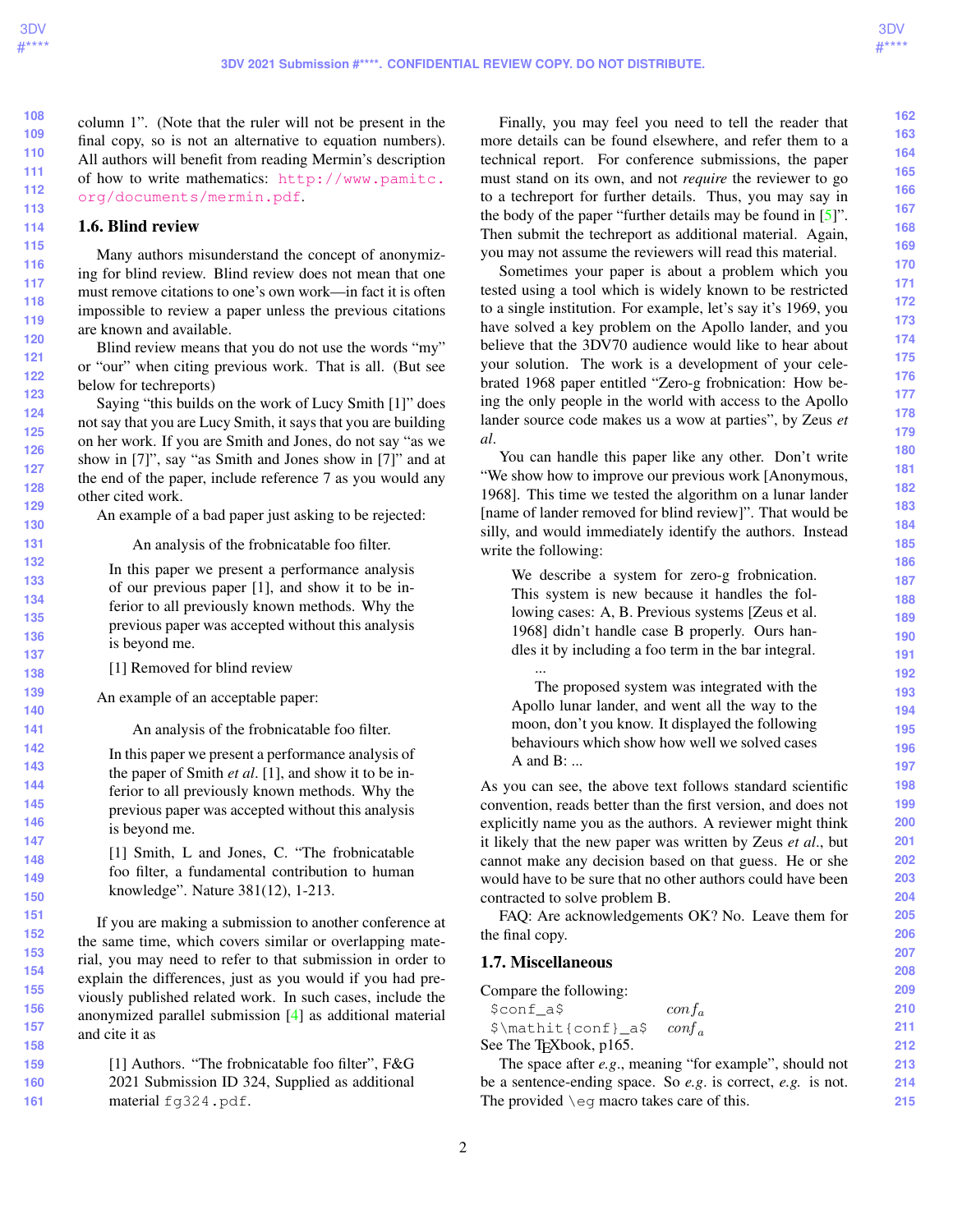**268 269**

<span id="page-2-2"></span>

Figure 1. Example of caption. It is set in Roman so that mathematics (always set in Roman:  $B \sin A = A \sin B$ ) may be included without an ugly clash.

<span id="page-2-0"></span>When citing a multi-author paper, you may save space by using "et alia", shortened to "*et al*." (not "*et. al.*" as "*et*" is a complete word.) However, use it only when there are three or more authors. Thus, the following is correct: " Frobnication has been trendy lately. It was introduced by Alpher [\[1\]](#page-3-2), and subsequently developed by Alpher and Fotheringham-Smythe [\[2\]](#page-3-3), and Alpher *et al*. [\[3\]](#page-3-4)."

This is incorrect: "... subsequently developed by Alpher *et al*. [\[2\]](#page-3-3) ..." because reference [\[2\]](#page-3-3) has just two authors. If you use the \etal macro provided, then you need not worry about double periods when used at the end of a sentence as in Alpher *et al*.

### 2. Formatting your paper

All text must be in a two-column format. The total allowable width of the text area is  $6\frac{7}{8}$  inches (17.5 cm) wide by  $8\frac{7}{8}$  inches (22.54 cm) high. Columns are to be  $3\frac{1}{4}$  inches  $(8.25 \text{ cm})$  wide, with a  $\frac{5}{16}$  inch  $(0.8 \text{ cm})$  space between them. The main title (on the first page) should begin 1.0 inch (2.54 cm) from the top edge of the page. The second and following pages should begin 1.0 inch (2.54 cm) from the top edge. On all pages, the bottom margin should be 1-1/8 inches (2.86 cm) from the bottom edge of the page for  $8.5 \times 11$ -inch paper; for A4 paper, approximately 1-5/8 inches (4.13 cm) from the bottom edge of the page.

#### 2.1. Margins and page numbering

All printed material, including text, illustrations, and charts, must be kept within a print area 6-7/8 inches (17.5 cm) wide by 8-7/8 inches (22.54 cm) high.

#### 2.2. Type-style and fonts

Wherever Times is specified, Times Roman may also be used. If neither is available on your word processor, please use the font closest in appearance to Times to which you have access.

MAIN TITLE. Center the title 1-3/8 inches (3.49 cm) from the top edge of the first page. The title should be in Times 14-point, boldface type. Capitalize the first letter of nouns, pronouns, verbs, adjectives, and adverbs; do not capitalize articles, coordinate conjunctions, or prepositions (unless the title begins with such a word). Leave two blank lines after the title.

AUTHOR NAME(s) and AFFILIATION(s) are to be centered beneath the title and printed in Times 12-point, non-boldface type. This information is to be followed by two blank lines.

The ABSTRACT and MAIN TEXT are to be in a twocolumn format.

MAIN TEXT. Type main text in 10-point Times, singlespaced. Do NOT use double-spacing. All paragraphs should be indented 1 pica (approx. 1/6 inch or 0.422 cm). Make sure your text is fully justified—that is, flush left and flush right. Please do not place any additional blank lines between paragraphs.

Figure and table captions should be 9-point Roman type as in Figures [1](#page-2-0) and [2.](#page-3-5) Short captions should be centred. Callouts should be 9-point Helvetica, non-boldface type. Initially capitalize only the first word of section titles and first-, second-, and third-order headings.

FIRST-ORDER HEADINGS. (For example, 1. Introduction) should be Times 12-point boldface, initially capitalized, flush left, with one blank line before, and one blank line after.

SECOND-ORDER HEADINGS. (For example, 1.1. Database elements) should be Times 11-point boldface, initially capitalized, flush left, with one blank line before, and one after. If you require a third-order heading (we discourage it), use 10-point Times, boldface, initially capitalized, flush left, preceded by one blank line, followed by a period and your text on the same line.

#### 2.3. Footnotes

Please use footnotes<sup>[1](#page-2-1)</sup> sparingly. Indeed, try to avoid footnotes altogether and include necessary peripheral observations in the text (within parentheses, if you prefer, as in this sentence). If you wish to use a footnote, place it at the bottom of the column on the page on which it is referenced. Use Times 8-point type, single-spaced.

#### 2.4. References

List and number all bibliographical references in 9-point Times, single-spaced, at the end of your paper. When referenced in the text, enclose the citation number in square

<span id="page-2-1"></span><sup>&</sup>lt;sup>1</sup>This is what a footnote looks like. It often distracts the reader from the main flow of the argument.